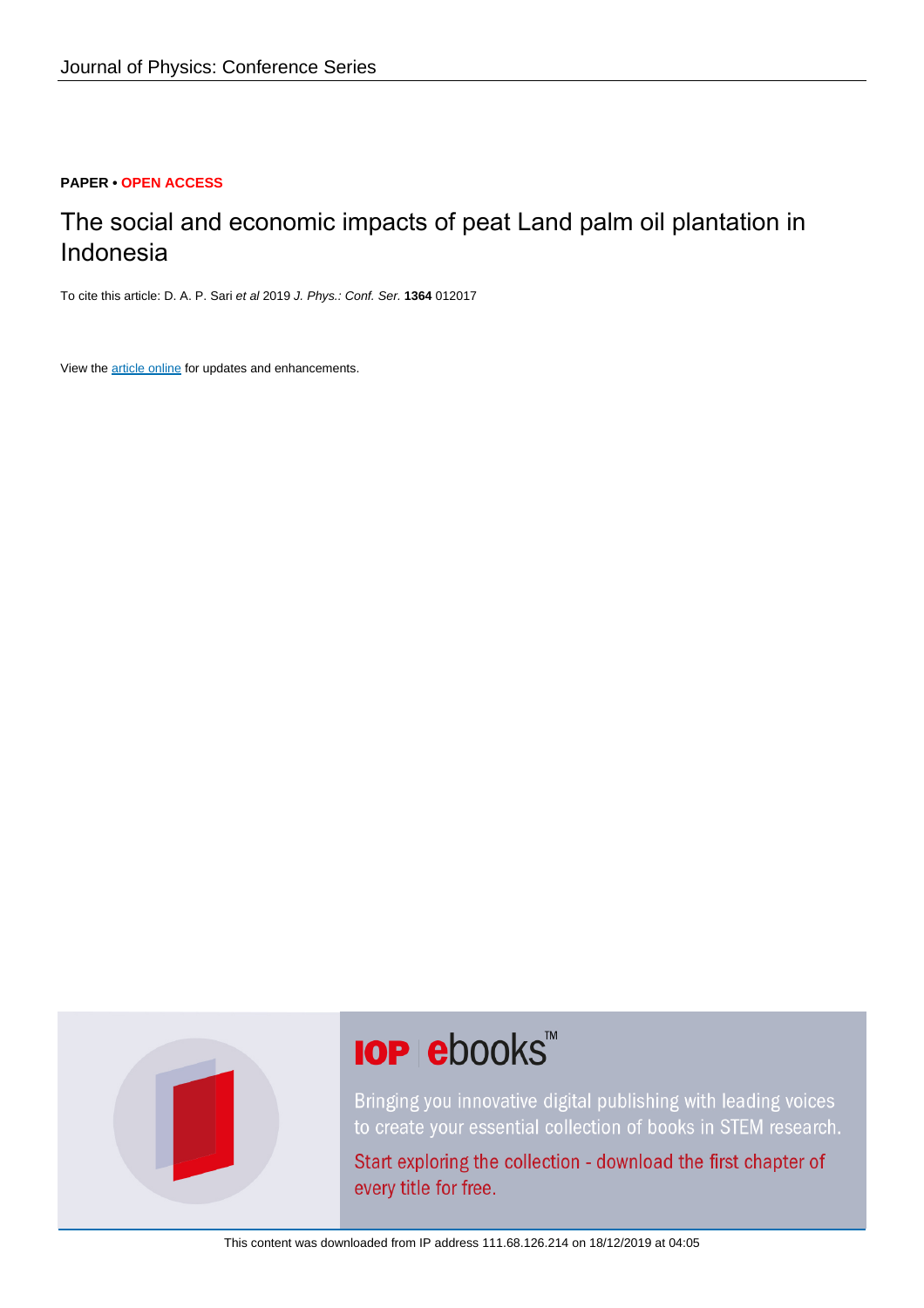# **The social and economic impacts of peat Land palm oil plantation in Indonesia**

#### **D. A. P. Sari1\*, A. F. Falatehan2 , R. Y. Ramadhonah<sup>1</sup>**

1 Environmental Engineering Program Study, Universitas Bakrie, Jakarta, Indonesia <sup>2</sup>Resource and Environmental Economics, Bogor Agricultural University, Bogor, Indonesia

\*deffi.sari@bakrie.ac.id

**Abstract.** The area of peatland in Indonesia reaches 13 million hectares, around 12.37%, 1.67 million hectares, used for plantations. Around 700 to 800 thousand ha are used for oil palm plantations, with a productivity of 20-25 tons / ha / year, this value is no less than that of other types of land. The purpose of this study was to analyze the social and economic impacts of oil palm plantation development, analyze the financial feasibility of cultivation on peat and nonpeat lands and analyze the sustainable management model of oil palm plantations. The results of this study, the development of oil palm plantations has a positive impact on economic and social conditions. Social problems arose between the company and the community in the management of oil palm plantations when the government issued a moratorium on permits for the opening of oil palm plantations on peatland due to fire. The exploitation of oil palm on peatlands has lower benefits compared to mineral land. Management of oil palm plantations can be carried out on peatlands, but it is necessary to consider water regulation so that oil palm plantations are sustainable on peatland because peatlands are easily damaged land.

Keywords: Sustainable oil palm plantation development, palm moratorium, financial feasibility, water regulation, peat soil management.

## **1. Introduction**

 The area of oil palm in Indonesia from 2013 to 2017 has increased, from 10.46 million hectares to 14.03 million hectares, an increase of 34.07 percent. The highest increase came from an increase in large plantation area of 37.79 percent, from 6 million hectares to 8.4 million hectares. Meanwhile, the people's plantation area increased from 4.35 million hectares to 5.62 million hectares, an increase of 28.86 percent. Peatlands are one of the potential lands for oil palm plants. The area of peatland in Indonesia reaches 13 million hectares, around 12.37%, 1.67 hectares is used for plantations (BBPSDLP 2017). According to Winarna in 2012 only 700-800 thousand ha of peatland was used for oil palm cultivation from the total area of oil palm plantations in Indonesia 7.8 million Ha. Palm oil production on peatlands can reach 20-25 tons/ha/year, productivity on peatland is no less compared to productivity in other types of soil [1].

| <b>Table 1.</b> The Indications of the Use of Peatlands in Indonesia [2] |  |  |  |  |  |
|--------------------------------------------------------------------------|--|--|--|--|--|
|--------------------------------------------------------------------------|--|--|--|--|--|

| No | <b>Land Closure</b>  | Large (ha) | <b>Percentage</b> |
|----|----------------------|------------|-------------------|
|    | <b>Forested Area</b> | 6.387.941  | 47,5              |
|    | Plantation           | 1.672.295  | 12.37             |
|    | HTI                  | 569.832    | 4.04              |

Content from this work may be used under the terms of theCreative Commons Attribution 3.0 licence. Any further distribution of this work must maintain attribution to the author(s) and the title of the work, journal citation and DOI. Published under licence by IOP Publishing Ltd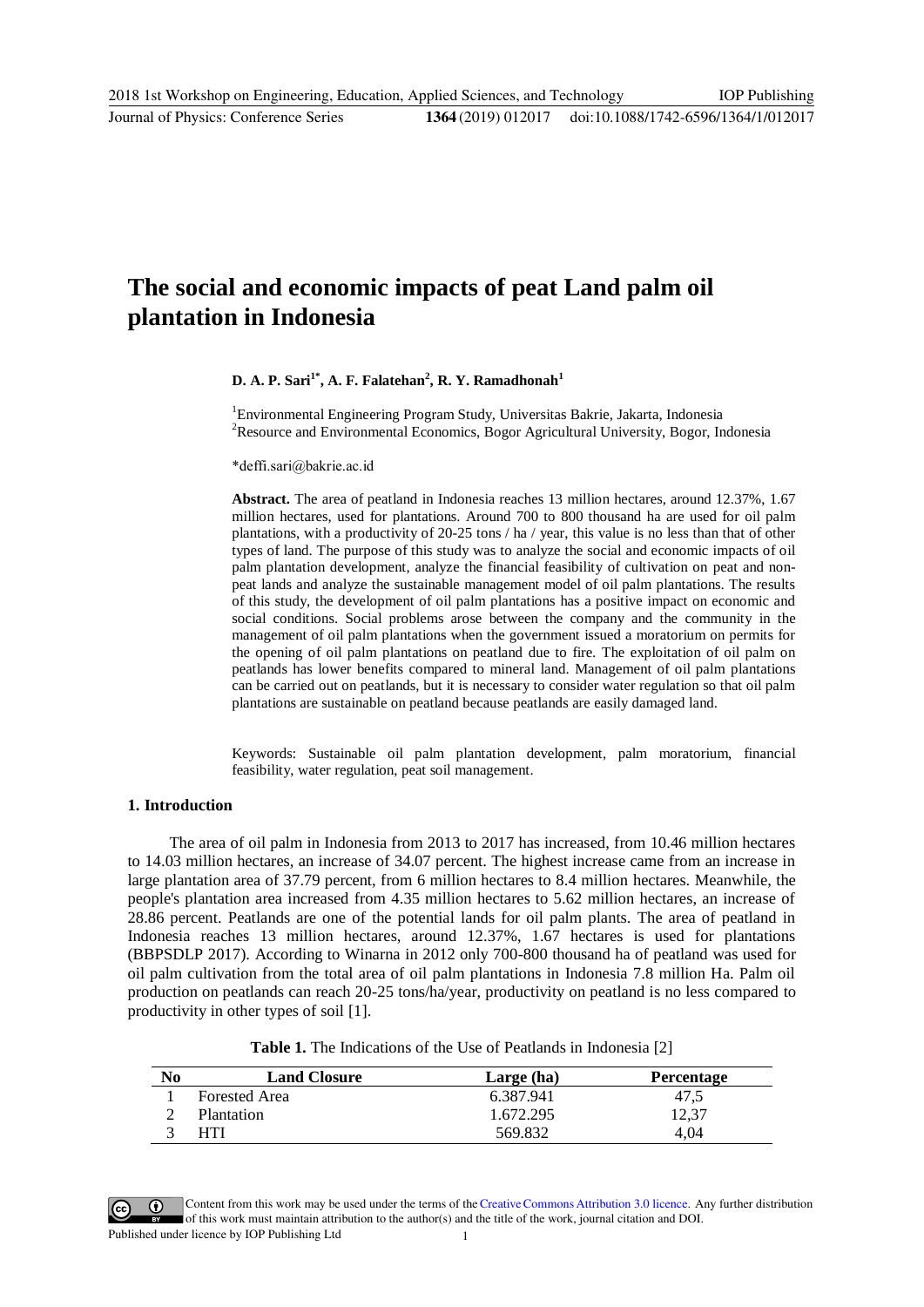| N <sub>0</sub> | <b>Land Closure</b>            | Large (ha) | <b>Percentage</b> |
|----------------|--------------------------------|------------|-------------------|
| $\overline{4}$ | Agricultural land              | 657.149    | 4,85              |
|                | Rice Fields                    | 199.434    | 1,48              |
| 6              | <b>Shrubs</b>                  | 2.722.214  | 20,26             |
|                | Mining                         | 8.763      | 0,07              |
| 8              | Settlement                     | 27.840     | 0,21              |
| 9              | Other                          | 1.252.906  | 9,21              |
|                | Total of peatland in Indonesia | 13.498.374 | <b>100</b>        |

 The highest utilization of peatlands in Indonesia is for shrubs, around 2.72 hectares or around 20.26 percent. According to Noor, M., 2007, the improper land management with land clearing activities that lack attention to environmental biophysical characteristics, can cause peatland experience degradation and become abandoned land. This condition causes loss of genetic resource diversity, socio-cultural disintegration and marginalization of farmers and environmental damage [3]. Peatland conversion can increase the oxidation rate so that it is susceptible to fire, subsidence, flooding and seawater intrusion. The Disruption of the function of peat swamps can also cause the release of carbon into the atmosphere and encourage the rate of climate change [4], [5]. The peatland areas will be difficult to recover if they have been damaged [6]. This stage will certainly have a negative impact on the surrounding the community. The efforts of the Ministry of Environment and Forestry (KLHK) to overcome these environmental problems is by not issuing new permits for the management of peatlands, both those who have licensed and those who have not, especially those relating to palm oil development.

Actually, in the management of sustainable palm oil, RSPO allows oil palm plantations on peatlands, but what needs to be considered is in draining peatlands, if it is not done with adequate technology and the authority available to monitor and maintain groundwater levels from time to time then it will endanger the environment. Therefore, this study focuses more on optimizing the peatland resources for oil palm plantations in Indonesia.

The purpose of this study is:

- 1. Analyze the social and economic impacts of the development of oil palm plantations
- 2. Analyzing the comparison of financial feasibility between cultivation on peat and non-peat land
- 3. Analyze the sustainable management model of oil palm plantations.

The national workshop on sustainable peatland utilization in Bogor on October 28, 2010 formulated that peatland as an area covered with sediments of organic material with a thickness of >50 cm, most of which had not been fully weathered and buried for a long time and had C-organic content >18% [6]. Peat soil recruits soil taxonomy grouped into the hitosol order because it has different characteristics and properties to the soil type of mineral soil generally (Noor 2001). According to the Minister of Agriculture Regulation (PERMENTAN) Number 14/Permentan/PL.110/2/2009 in 2009, the criteria for peat land for oil palm plantations are located in the cultivation area, can come from forest areas that have been released and/or other areas of use (APL) for oil palm cultivation business and has a thickness of peat layer less than 3 (three) meters. The peat area that can be used is mature peat (*saprik*) and half-peat (*hemic*), while raw peat is prohibited for the development of oil palm cultivation.

According to Suwardi in 2017, suboptimal soils such as peat soil and acid sulphate soils in Indonesia are still available for planting oil palm. These lands are actually difficult to be planted with other agricultural crops, but there are plants that can grow well, namely oil palm and acacia .

Oil palm cultivation on peatlands needs to involve water management, soil compaction, and fertilization, and if these three factors are not managed properly, the sustainability of peatlands will be threatened. If the management of the water system is bad, it will have a significant effect on the decline in production. In addition, if the water level is too low, this will increase the subsidence rate and the risk of peat fire accidents. The drainage also has an effect on increasing production yield, if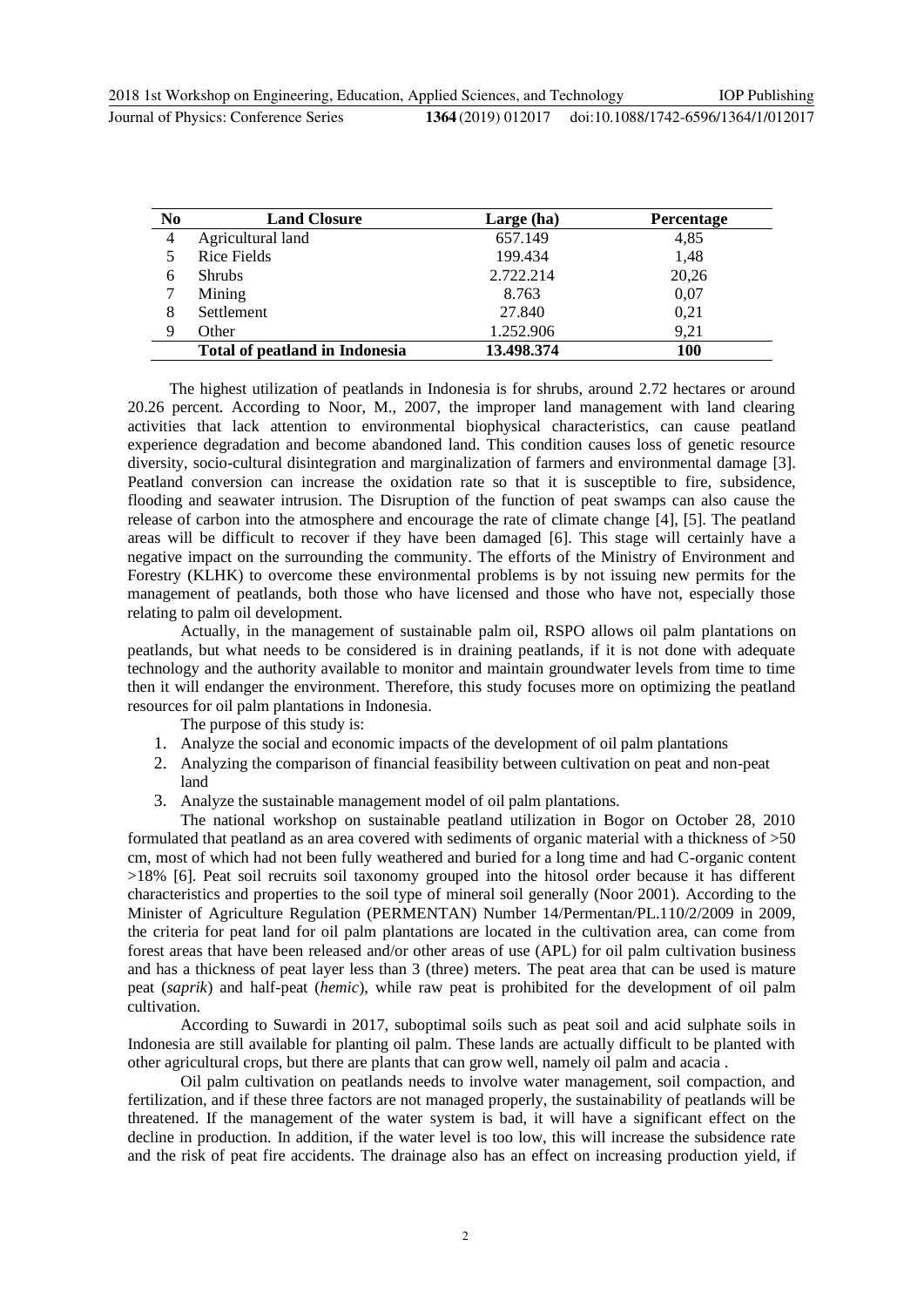drainage is bad, it can cause irreversible dry conditions. Therefore the water management is an initial requirement for successful management of peatlands.

#### **2. Analysis Method**

The analysis will be carried out using the desk study method using secondary data related to oil palm and peat in Indonesia as well as a number of regulations regarding palms. In addition, in financial analysis, benchmarking was carried out from previous studies using the feasibility analysis method, namely the analysis method using Net Present Value (NPV), Internal Rate of Return (IRR), Payback Period (PBP) and BC Ratio.

#### **Feasibility analysis**

In analyzing the feasibility of an investment, this can be seen from several aspects, such as economic aspects, technical aspects, marketing aspects, and financial aspects. This study focuses more on the feasibility of financial aspects. Some investment feasibility indicators can be seen from: (1) Net Present Value (NPV), (2) Internal Rate of Return (IRR), (3) Payback Period (PBP) and (4) Benefit Cost Ratio.

#### *Net Present Value* (NPV)

*Net Present Value* (NPV) carried out to analyze the value of investment by considering changes in currency values. The Net Present Value of a project is the present value between benefits compared to costs.

Mathematically NPV can be written as follows:

$$
NPV = \sum_{t=1}^{n} \frac{(B_t - C_t)}{(1 + i)^t}
$$

Where :

 $B_t =$  Total acceptance of year t

 $n =$  Economic age

 $C_t$  = Total cost of year t<br>i = interest rate

interest rate

Furthermore, the criteria used for this NPV value are: NPV> 0, business is worthy to run

 $NPV = 0$ , the business returns the same amount of money invested

NPV <0, business is not feasible to run by:

#### *Internal Rate of Return* (IRR)

The IRR value of an investment is the prevailing interest rate (discount rate) which shows the present value (NPV) equal to the total amount of the project investment. Here's how to calculate the IRR, namely:

$$
\sum_{t=0}^{n} \frac{B_t}{(1+i)^n} = \sum_{t=0}^{n} \frac{C_t}{(1+i)^n}
$$

### Where:

- $i =$  Discount rate used
- $B_t$  = Total acceptance of year t
- $t =$  Number of years of analysis
- $C_t$  = Total cost of year t
- $n =$  The last period of expected cash flow

#### *Payback Period* (PBP)

Is a period or minimum time needed to be able to return the investment that has been issued through the profits obtained from a project. Mathematically Payback Period is as follows: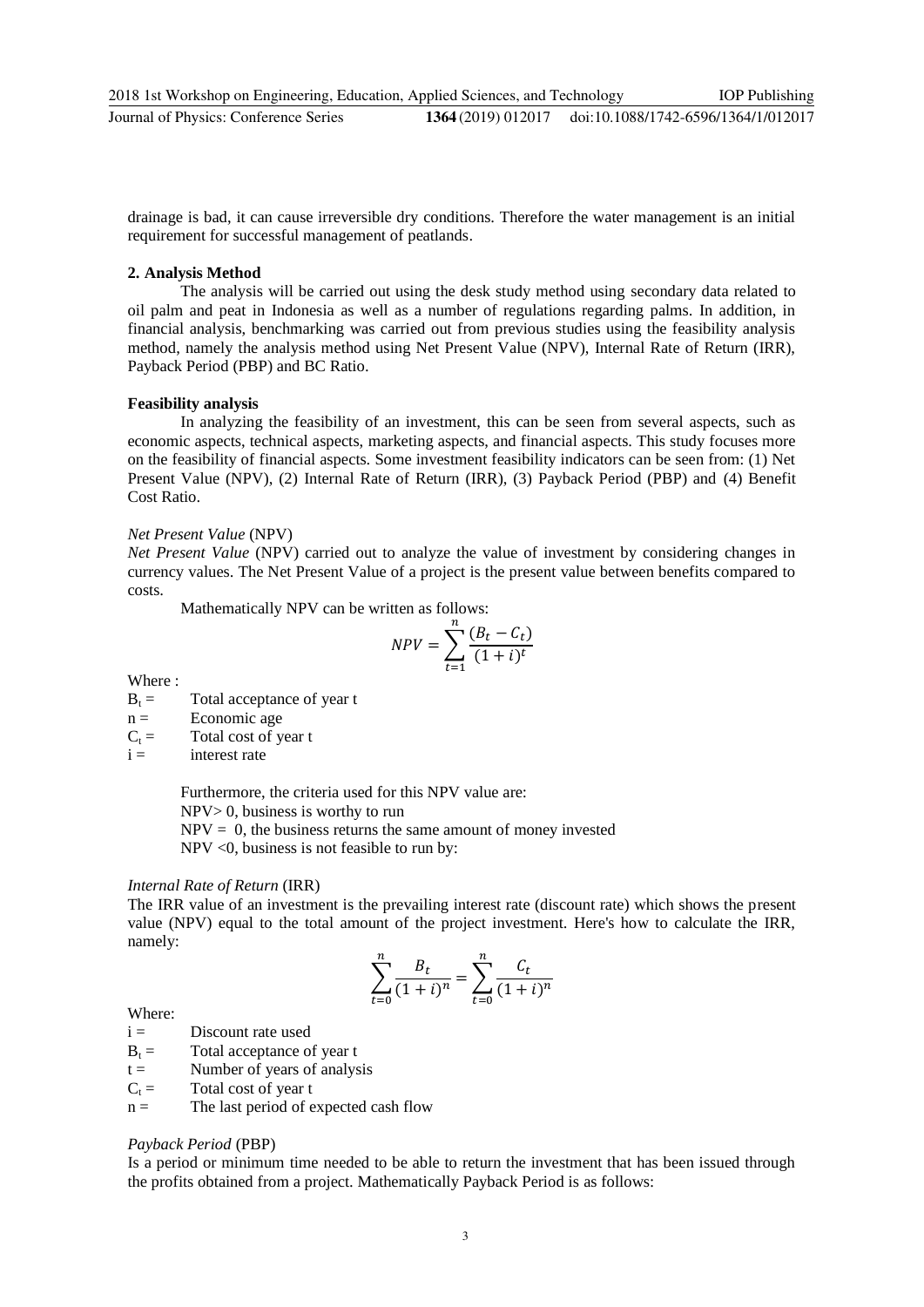$$
Payback Period (PBP) = \frac{net\ investment}{average\ annual\ operating\ cashflow}
$$

PBP value is said to be feasible if the PBP value is smaller or equal when compared to the age of business investment.

Furthermore, for the BCR analysis method, which is a comparison between total revenue and total costs which shows the value of the value of revenue obtained from each rupiah that has been spent. An activity or project is said to be feasible if it has a BCR greater or equal to  $(\ge)$  1.

$$
BCR = \sum_{t=1}^{n} \frac{(B_t - C_t)}{(1 + IRR)^2}
$$

Where:

 $B_t$  = Total profit for year t

 $n =$  Economic age

 $C_t$  = Total cost of year t

#### **Social and Economic Impacts of Oil Palm Plantation Development**

The Peatlands play an important role in environmental protection and climate change, besides that, peatland is a resource that can be used for productive land, such as for agriculture/plantations.

Some environmental issues in the development of peatlands include:

#### *1.Deforestation / Degradation of peat swamp forests*

 During 2016 to 2017, the extent of deforestation for the opening of plantation areas and HTI in approximately 479 thousand ha consisting of forest areas covering an area of 308 thousand ha and in other use areas (APL) covering 171 thousand ha. Based on data from KLHK (2018), extensive deforestation is found in Kalimantan (229.8 thousand ha) and Sumatra (127 thousand ha).

#### *2. Subsidies and peat fires*

If the drainage from the channels in the peatlands is not controlled properly, then this can lead to subsidence because peat has irreversible drying properties or it means that once there is excessive dryness the peat colloidal nature will be damaged so that the peat cannot hold water. According to Chotimah (2002), the peat will lose the water available after experiencing drought for 4-5 weeks. In addition to not being able to hold water, the peat which has already dried up can no longer absorb nutrients. As a result, peat changes its charcoal-like properties so that in the dry season it is very prone to fire. In addition to fires, because peat has a very low bulk density, it will cause subsidence.

#### *3.Carbon emissions*

The conversion of peatland to other uses, such as for plantations, results in carbon loss. Under disturbed conditions, carbon in peatlands can be reduced and increase the concentration of carbon in the atmosphere. There are 2 causes of carbon loss that occur most often, namely (1) conversion of forest land and (2) fire, which is a biomass fire on peatland. Peatland fires are more dangerous than fires on dry land (mineral soils). In addition to surface vegetation fires, the peat layer also burns and lasts long, resulting in thick smoke due to incomplete combustion. The government issued Presidential Instruction No. 10/2011 to address environmental problems related to the negative impacts of peatland use, such as fire and deforestation. Through this Presidential Instruction, the government ensures that it will temporarily suspend or memorize the issuance of permits to convert natural forest land into oil palm plantations.

Subsequently in 2015, when a fire and smoke disaster struck Indonesia, President Joko Widodo wanted to continue the moratorium on oil palm plantations. The minister of Environment and Forestry (LHK) Siti Nurbaya on November 3, 2015 issued a letter concerning the prohibition on the opening of peatland to holders of IUPHHK-HTI/HA/RE and plantation business permits. The letter numbered S.494/MENLHK-PHPL/2015 refers to a cabinet meeting on 23 October 2015 stating that the development of forestry and plantation businesses is not by clearing land in peatland areas.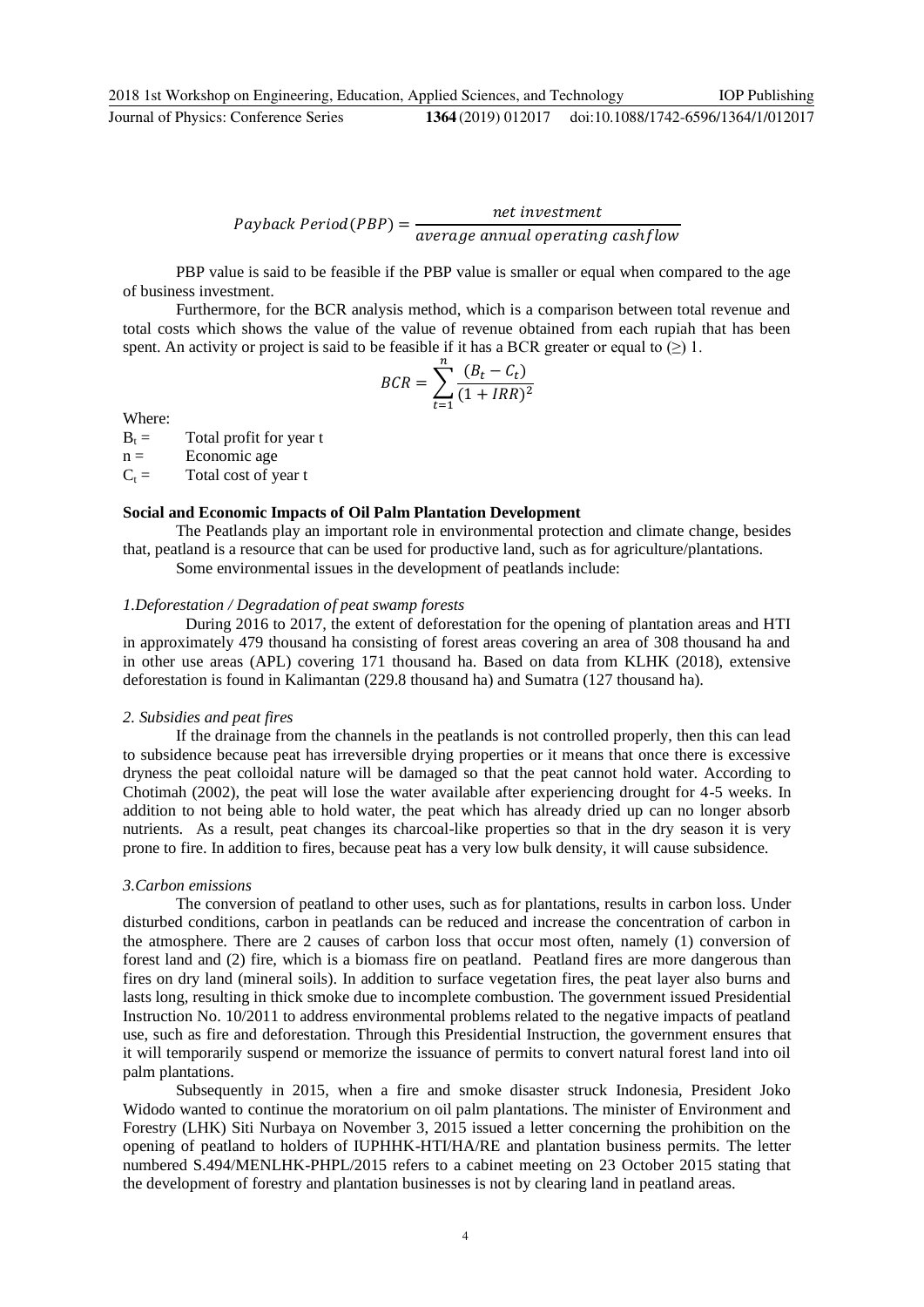The government issued a moratorium rule, due to several things, as summarized by Sawit Watch, 2017, namely: (1) Productivity of Indonesian oil palm plantations is still low. Indonesian palm oil productivity is only around 2-3 tons per hectare per year, while Malaysia's productivity achievement reaches 4.11 to 4.50 tons per hectare per year. Whereas in the research scale, the potential of palm oil production can reach up to 7-8 tons per hectare per year; (2) One factor that perpetuates forest and land fires. The forest and land fires that occurred in 2015 are one of the largest forests and land fires that have occurred in Indonesia with the number of hotspots in Sumatra and Kalimantan being the dominant locations of forest and land fires reaching more than 20,000 parts of the large in the oil palm plantation area. According to the World Bank, losses from fires in 2015 reached USD 16.1 billion (221 trillion); (3) Agrarian conflict continues to increase along with the expansion of large oil palm plantations. In 2015, the agrarian conflict in the 2015 plantation sector reached 127 cases with an area of 302,526 hectares. Furthermore in 2016 there were more than 782 conflicts between communities and oil palm plantation companies; (4) Realization of the development of oil palm plantations that are not suitable from the planning, even found plantation without permits. (5) The occurrence of modern slavery practices in oil palm plantations, where the number of workers working directly on oil palm plantations reaches 10.4 million people, around 70 percent of whom are status as casual daily laborers, outsourced workers, contract laborers, seasonal workers or workers who do not have guaranteed job security and are not accommodated by health and social security; and (6) Policy inconsistency in the peat ecosystem. The need for decisiveness from the government to harmonize important and urgent policies and regulations is carried out if Presidential Instruction No. 8 of 2015 concerning Delay of New Permits in Natural Forests and Peatlands is not extended. The Peat Ecosystem is an open area for the development of oil palm plantations. Based on Government Regulation No. 57 of 2016, the groundwater level on peatland should not be more than 0.4 m. So, when compared to the criteria for growing oil palm, peatland is not suitable for oil palm. But according to Minister of Agriculture Regulation No. 14 of 2009 concerning Guidelines for the Use of Peatlands for Oil Palm Cultivation, peatland that can be used for oil palm cultivation is a stretch of land with a peat depth of less than 3 meters which is contrary to that regulation.

In fact, the use of peatlands, especially for oil palm plants can be done by taking into the characteristics of peatlands so as not to damage the function of the environment and encourage greenhouse gas emissions. On the other hand, oil palm plantations are one of the supporting economic growth as a source of foreign exchange and improving the welfare of the community. In 2017 it generated foreign exchange of USD 22.9 billion, equivalent to IDR 239 trillion. In addition, the existence of a moratorium on oil palm plantations has a negative social and economic impact on Indonesia. The results of a study by the University of Indonesia's Economic and Community Research Institute (LPEM) estimated, losses during the five years of the enactment of PP 71/2014 jo PP 53/2016 concerning Peat Ecosystem Protection and Management reached USD 5.72 billion or IDR 76.04 trillion due to the reduction in the area of industrial timber plantations (HTI) and plantations, especially oil palm in Indonesia. This loss comes from reduced national GDP, community income, and reduced labor. Community income is reduced by IDR 4.9 trillion per year. In addition, there was a reduction of 134 thousand workers over the next five years which would lead to new social problems, especially in Riau Province. Social conflicts also occur because of this moratorium, especially between companies and communities, where the community is the plasma of the company. Prior to the moratorium, companies could open their plantations on oil palm, but after the moratorium, the community's oil palm plantations that were being opened by the company were eventually abandoned by the company. This is done by the company because there were no restrictions before. After a moratorium, the company finally left the land, the community was finally confused, because the land being opened, was abandoned by the company. Finally the community asked the company to continue the work, but the company still refused. This results in conflict between the two parties. Not a few of the company's inventories in the field were eventually abandoned by the company and eventually used by the community (Falatehan et al 2012).

Finally, the stakeholders of the plantation industry, especially oil palm, urged Presidential Instruction No. 10/2011 concerning Postponement of the Provision of New Permits for Primary Natural Forests and Peatlands no longer extended. The reason is that it will hamper the investment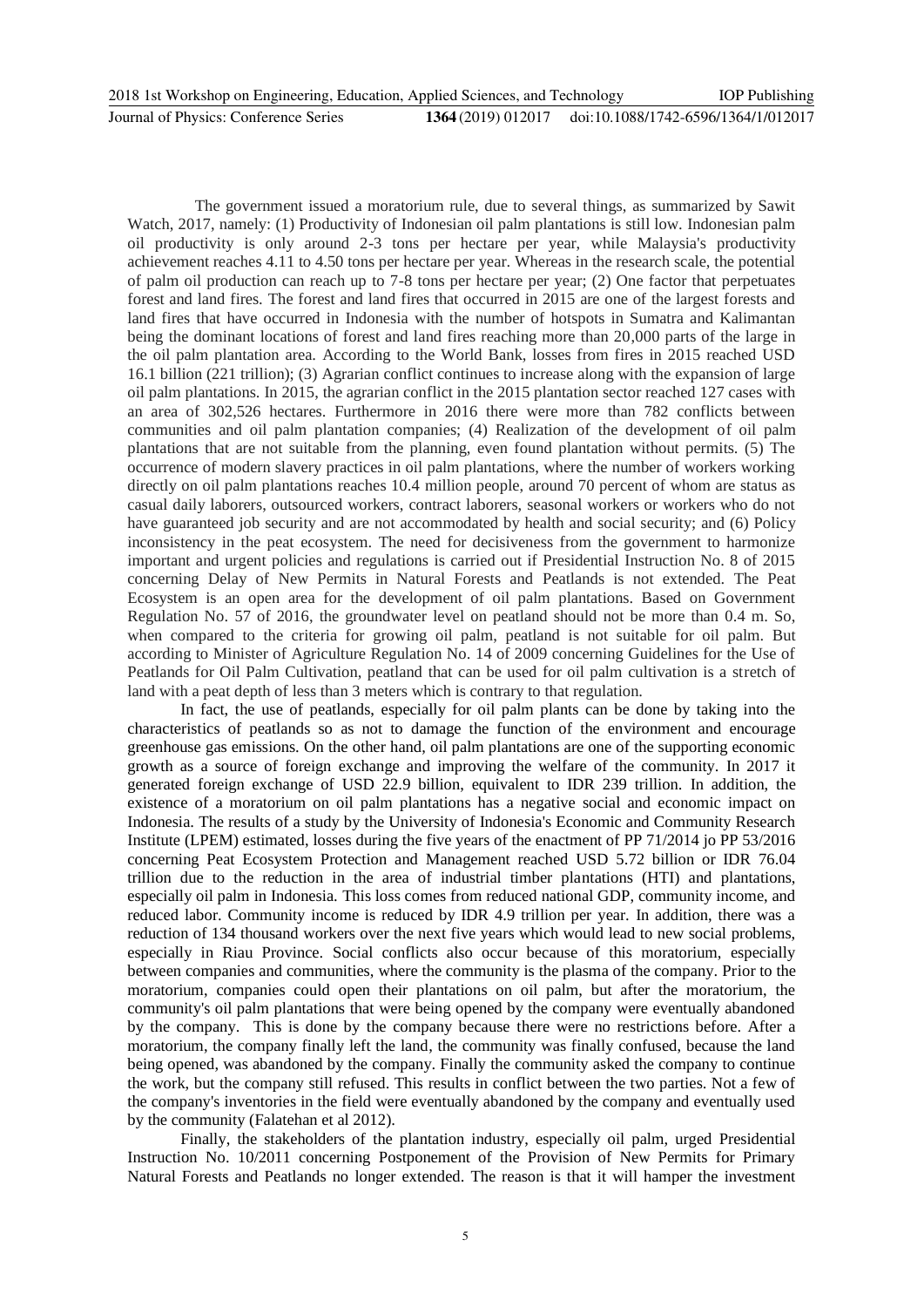climate and multiplayer effects of the palm oil industry in regions such as employment. Although on the other hand, the moratorium is considered to be successful in reducing deforestation rates.

## **The Comparison of the financial feasibility of oil palm plantations on peat and non-peat land**

This section analyzes the comparability of the feasibility of oil palm plantations, based on the research of Herman et al. 2009. Oil palm plantations on peatlands, according to Yudoyono et al in 2016., it is able to produce fresh fruit bunches (FFB) 23.74 t/ha/year. The similar results are stated by Setiadi in Barchia (2006), that oil palm on peatlands is capable of producing FFB 20.25 t/ha/year. As a comparison, according to Lubis in 2008 , the exploitation of oil palm on mineral land can produce an average FFB of 22.26 t/ha/year with a peak production of around 27.32 t/ha/year.

This study analyzes the development of one oil palm plantation business unit on mineral and peat land with a plantation area of 6,000 ha . The pattern developed for these two feasibilities is the core plasma partnership model, which requires investment costs for one unit of palm oil processing plant is IDR 256.66 billion in mineral land and IDR 276.82 billion in peatland. The investment costs on peatlands are slightly higher than on mineral lands, this is because peatland management requires drainage channels, road compaction, and more intensive bridge/culvert construction than mineral land.

| N <sub>0</sub> | Land type / cost                                    | <b>Cost (IDR million)</b> |
|----------------|-----------------------------------------------------|---------------------------|
|                | <b>Mineral land</b>                                 | 40.762                    |
| 2              | Core garden investment <sup>1</sup>                 | 76.015                    |
| 3              | Investment in factories, offices, housing etc $2,3$ | 11.678                    |
| 4              | Overhead $\cos(s^{2,3})$                            | 128.402                   |
| 5              | Plasma plantation investment <sup>1</sup>           | 256.857                   |
| 6              | Total investment                                    |                           |
|                | <b>Peatlands</b>                                    | 44.839                    |
| 8              | Core garden investment <sup>1</sup>                 | 78.415                    |
| 9              | Investment in factories, offices, housing etc $2,3$ | 12.325                    |
| 10             | Overhead $\cos(s^{2,3})$                            | 141.242                   |
| 11             | Plasma plantation investment <sup>1</sup>           | 276.821                   |
| 12             | Total investment                                    | 40.762                    |

|  |  |  | Table 2. The Investment Costs for the Development of Oil Palm Plantations in 2008 |  |  |  |
|--|--|--|-----------------------------------------------------------------------------------|--|--|--|
|--|--|--|-----------------------------------------------------------------------------------|--|--|--|

<sup>1</sup>Decree of the Director General of Plantations No24/Kpts/RC.110/02/2008 and No 60/Kpts/RC.110/4/08  ${}^{2}$ Pahan (2006);

Based on the assumptions, limits, and investment costs and operational costs, NPV, IRR and BCR are generated. The three business feasibility parameters show that the exploitation of oil palm on mineral and peat land is quite feasible. If the CPO price is assumed to be IDR 10,000/kg and the palm kernel price is IDR 6,500/kg, then the price of fresh fruit bunches (FFB) is IDR 1,500, then the NPV value is obtained for farmers with an area of 1 hectare, the NPV value of farmers in mineral fields is around 10% higher than that of peasants on peatlands, as well as the NPV of the company with an area of 1,500 hectares, the NPV value of the company on mineral lands is higher around 3.5% compared to peatland.

The IRR value for oil palm exploitation in mineral fields is higher than that in peatlands. The IRR value for farmers in mineral fields is about 7% higher, while for companies, the IRR value is 4% higher for oil palm cultivation on mineral land. In line with the previous analysis, the NPV and IRR values for oil palm exploitation on mineral land are higher than peatlands, as well as the BCR value. The difference in BCR values for farmers is around 9.14 percent of farmers on mineral lands higher than in peatlands, while the difference for companies is around 1.5%.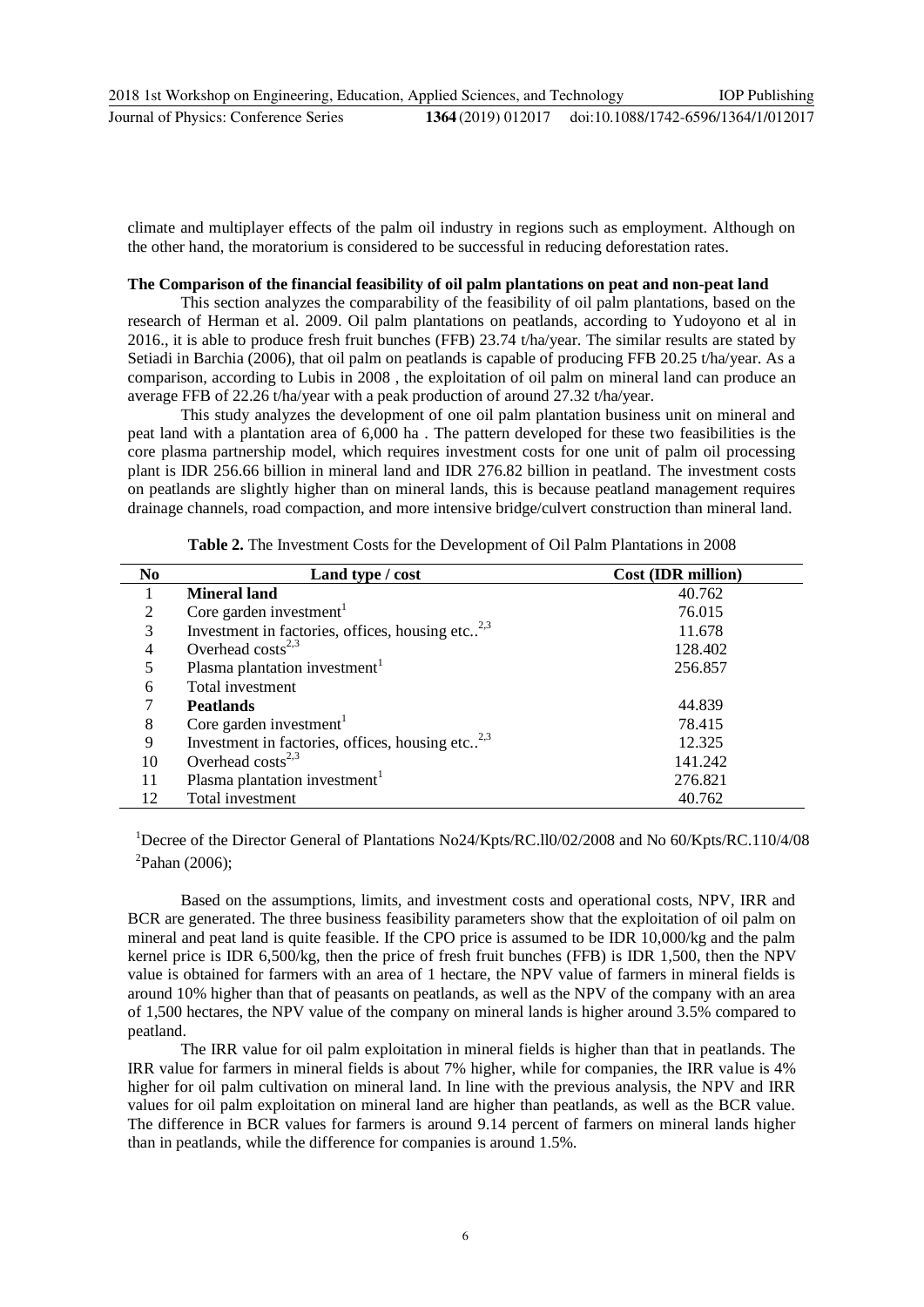| Land type /                  | <b>Price of FFB</b> | NPV df<br>15%<br>(IDR | NPV df<br>15%<br>(IDR000/ha/ | <b>IRR</b> |            |
|------------------------------|---------------------|-----------------------|------------------------------|------------|------------|
| manager                      | (IDR/kg)            | million)              | year)                        | $(\%)$     | <b>BCR</b> |
| Mineral land                 |                     |                       |                              |            |            |
| Farmers (area of 1 ha)       | 1.500               | 54                    | 2.146                        | 32,88      | 2,15       |
| Company $(1,500 \text{ ha})$ |                     | 231.530               | 5.513                        | 34,42      | 1,41       |
| <b>Peatlands</b>             |                     |                       |                              |            |            |
| Farmers (area of 1 ha)       | 1.500               | 49                    | 1.979                        | 30,72      | 1,97       |
| Company $(1,500 \text{ ha})$ |                     | 223.746               | 5.327                        | 33,10      | 1,39       |

**Table 3.** Financial analysis of the palm oil plantation partnership pattern with various FFB price levels

1CPO price of Rp 10,000 / kg, palm kernel Rp. 6,500 / kg with the price level of FFB received by farmers.

 $FFB =$  fresh fruit bunches; NPV = net present value; IRR = internal rate of return; B/C = benefit / cost. *Source: Herman et al 2009* 

#### **The Recommended Model for Sustainable Management of Oil Palm Plantations in Peatlands**

The Peatlands in Indonesia are still very wide, reaching 13.5 million ha. The concentration of carbon in peat soil is around 30-70 kg/m<sup>3</sup> or equivalent to a thickness of 300-700 tons/ha/m. their function as providers of environmental services, such as water and carbon storage, biological diversity, especially on peatlands that are still naturally vegetated, therefore it must be maintained or conserved. Whereas peatlands that have perishable properties, their utilization must be guided by sustainable land development efforts. The palm oil is one of the commodities that is able to adapt to various types of land, including peatlands. The use of this peatland requires some special techniques so that the growth of oil palm on this peatland can be productive and sustainable. In the utilization of peat there are five techniques that can be done to fix peat soil and acid sulphate soils, so that they can be planted with oil palm.

- 1. First is the compaction using heavy equipment on peatlands. This is done in order to prepare relatively soft peat soil to be solid and strong to support the palm oil staple.
- 2. The second technique is regulating water, making and managing plantation trenches.
- 3. Third is the arrangement of water level. The height of the water should not cause plants to stagnate or lack of water. One way to overcome this is to maintain a water level between 60- 80 cm.
- 4. Furthermore, for fertilization, it is necessary to add sufficient macro and micro fertilizers because peat soil is nutrient-poor soil.
- 5. Finally, planting on peatlands needs to use varieties with shorter crop stems so that peat soils are able to support tree trunks so they do not tilt.

In addition to these techniques, humic acid can also be added to acid soils, because these compounds can stimulate oil palm growth. But this innovation has not been widely applied by palm oil businessmen, it is only applied to large oil palm plantation companies. This technique requires considerable capital, so that palm oil farmers have not utilized this technique.

Meanwhile, based on a 14 year 2009 Permentan about cultivation of palm oil plantations on peat, a couple of things to note are:

- Planting of oil palm is carried out on a stretch with a minimum peat depth of 3 meters
- Substratum where oil palm is planted is not quartz sand / acid sulphate soil,
- The level of maturity of peatlands at *saprik* or *hemik* level
- Land clearing for oil palm plantations on peatlands must meet soil and water conservation rules
- Peatland opening without burning

The Government through the Ministry of Agriculture No.11/2015, emphasizes the management of peatlands for oil palm plants in the Sustainable Palm Oil Certification System